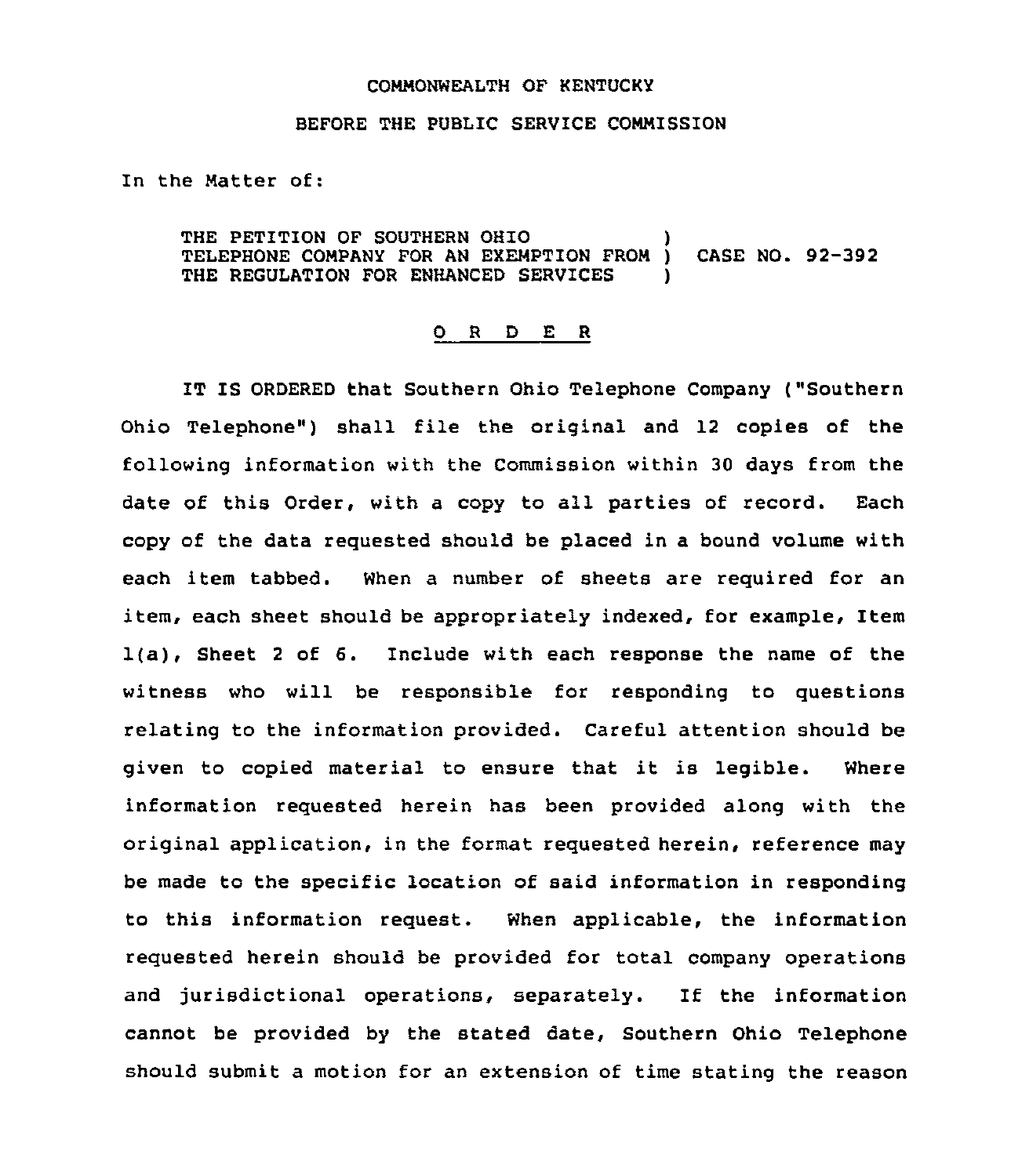a delay is necessary and a date by which the information will be furnished. Such motion will be considered by the Commission.

1. Cellular resellers have been identified by some cellular utilities as potential competitors of enhanced services. The Commission is not aware of any resellers of cellular services, including voice mail, that currently operate within the Commonwealth of Kentucky.

a. If Southern Ohio Telephone is aware of any cellular resellers, identify the services they are reselling and the extent of their market share.

b. If Southern Ohio Telephone is not aware of any cellular resellers, then identify the reasons cellular resellers do not exist in Kentucky or why Southern Ohio Telephone would not be aware of their existence.

2. Southern Ohio Telephone's application either explicitly, or implicitly, contends that non-cellular voice mail providers compete with Southern Ohio Telephone's voice mail service.

a. Are these non-cellular voice mail providers capable of providing service that is functionally equivalent to that provided by Southern Ohio Telephone?

b. If yes, separately describe any differences, as seen by a cellular service subscriber, that may exist between the services provided by a non-cellular voice mail provider and the voice mail of Southern Ohio Telephone but that do not affect the functional equivalence of the two services.

 $-2-$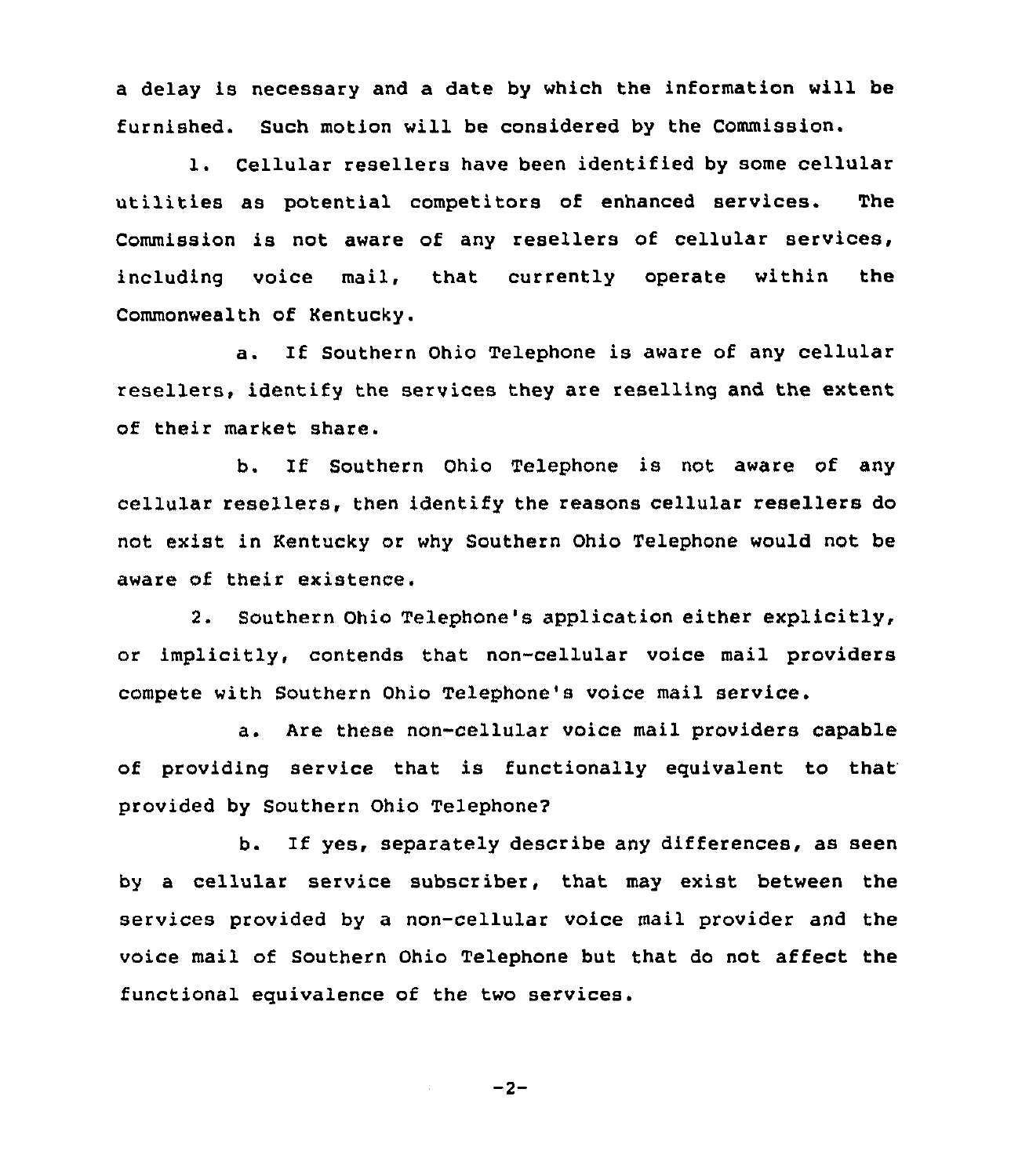c. If no, then describe in detail the differences that exist which make the non-cellular voice mail services not functionally equivalent to that. provided by Southern Ohio Telephone.

3. Describe in detail the methods by which a Southern Ohio Telephone subscriber may use a competitive voice mail service. Are additional services (e.g., call forwarding) required to be purchased from Southern Ohio Telephone before a competitor may provide <sup>a</sup> functionally equivalent voice mail service? If so, list these services.

4. Identify every existing company that is perceived to be a competitor.

5. If possible, provide the prices of those service features and/or service packages offered by your competitors that compete with your service features and/or packages.

6. Provide the overall price of your minimum service package as well as any more advanced service packages offering additional service features. Also, provide a breakout of the prices of the individual service features which make up the minimum service package and all other service packages.

7. Nay any service feature included in a service package, other than the minimum service package, be purchased individually or separately?

a. If so, list each feature and its price.

 $-3-$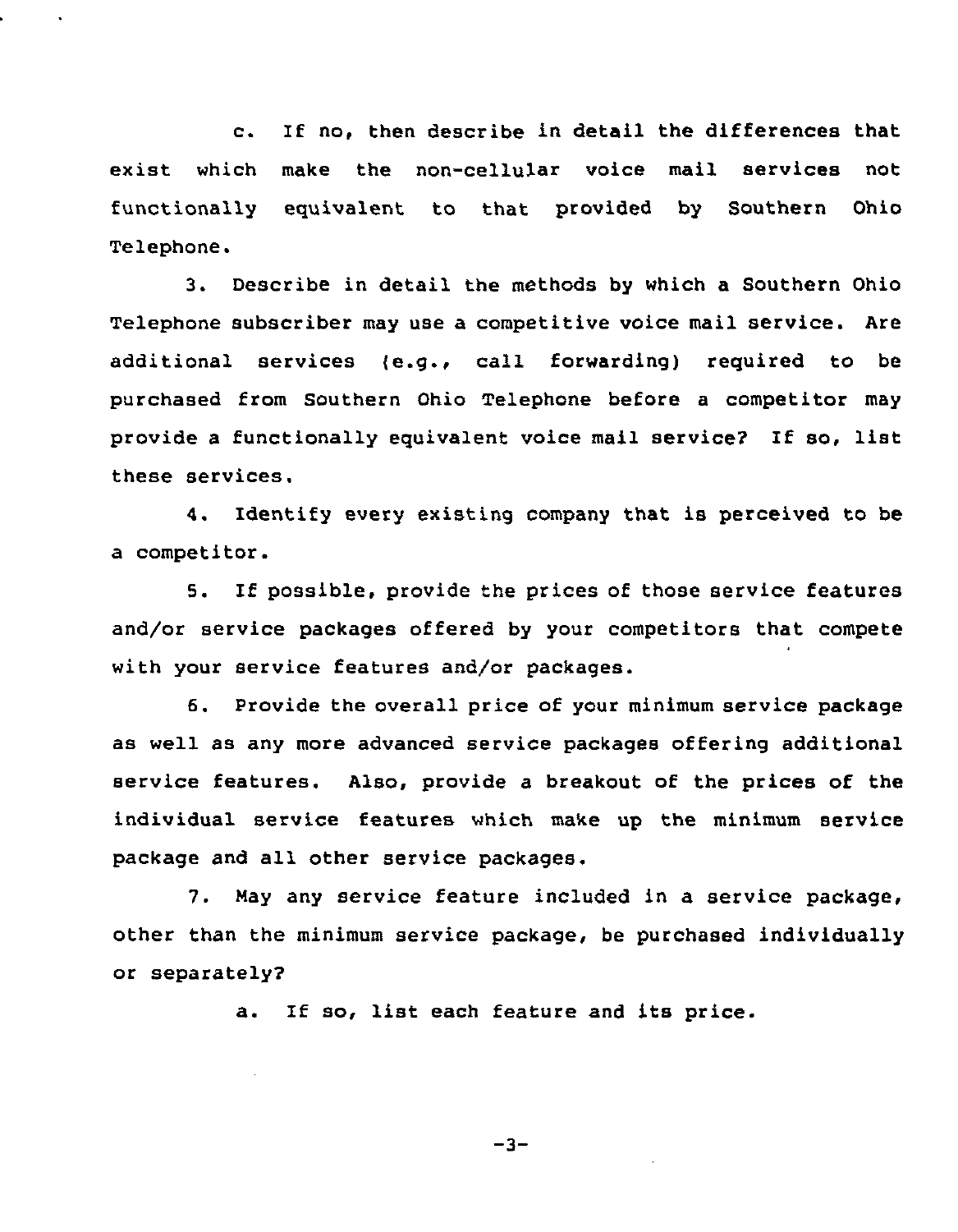b. If not, is there <sup>a</sup> technical reason or some other reason? Explain. Also, provide <sup>a</sup> list of these features and their prices.

8. Are there any service features that may be purchased individually or separately that are not included in the minimum or more advanced service packages? If so, provide <sup>a</sup> listing and their prices.

9. Are there any service features which may be purchased separately as well as in conjunction with other features in a service package? If so, are there price differences for these service features between the different purchasing options? If so, provide a table illustrating the price differences.

10. Do you market any of your enhanced service features to:

a. Any non-cellular subscribing customers? If so, provide a listing of the type of customer (small business, high volume business, traveling business sales personnel, residential, etc.), the features primarily marketed to each type of customer and feature prices.

(1) Are these service offerings and prices different from those marketed to your own service subscribers2 Explain any differences.

b. <sup>A</sup> cellular subscriber belonging to another cellular company2 If so, provide a listing of the type of customer (small business, high volume business, traveling business sales personnel, residential, etc.), the features primarily marketed to each type of customer and feature prices.

 $-4-$